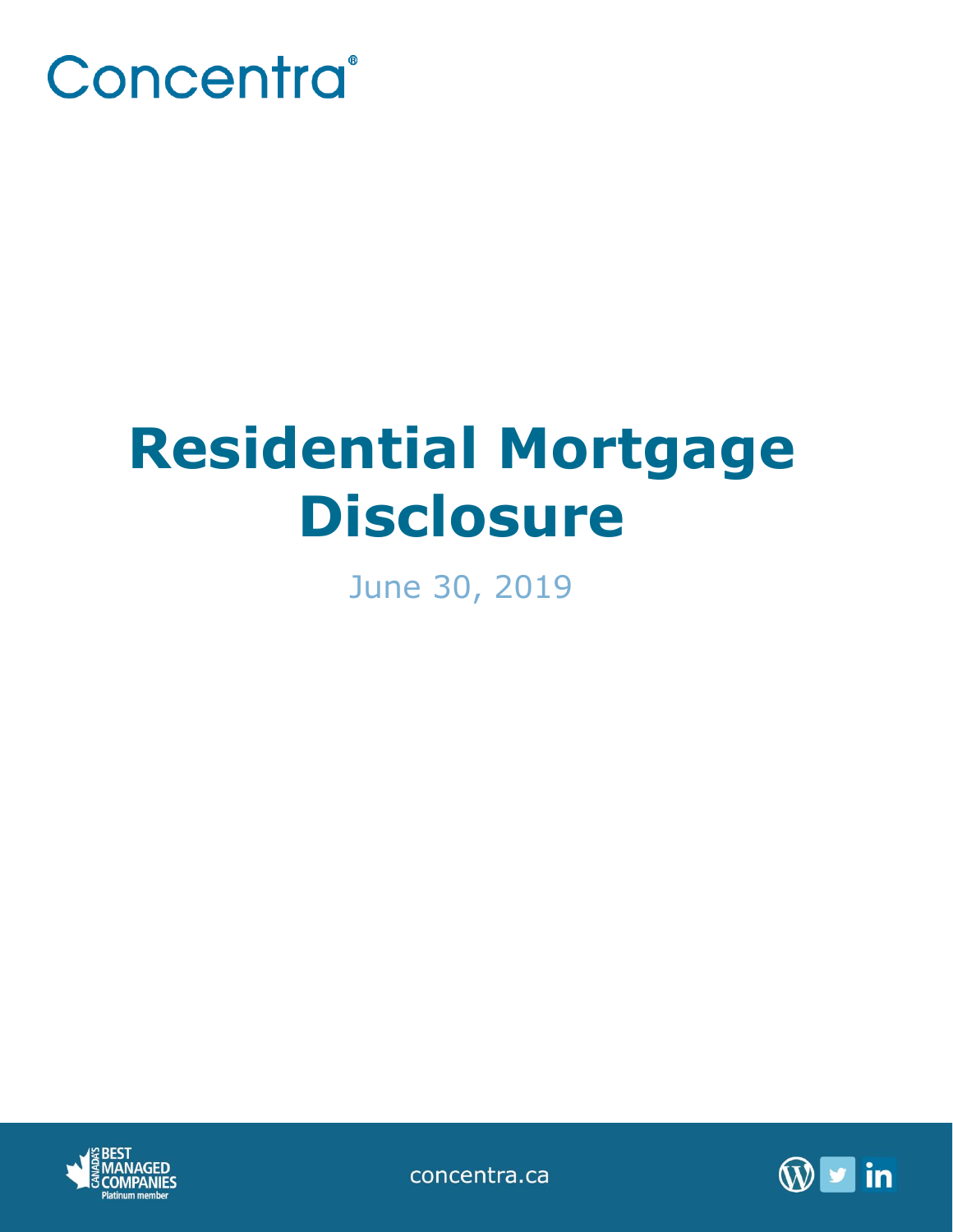# **June 30, 2019 Residential Mortgage Disclosure**

In accordance with the *Office of the Superintendent of Financial Institutions Canada (OSFI) Guideline B20 – Residential Mortgage Underwriting Practices and Procedures* issued June 2012, additional disclosure is provided regarding the company's residential mortgage exposure.

The company is limited to providing residential real estate loans of no more than 80% of the collateral value. Lending at a higher loan-to-value (LTV) is permitted but requires default insurance. This insurance is contractual coverage of the eligible facilities that protects the company's real estate secured lending portfolio against potential losses caused by borrower default. It is provided by either government backed entities or other approved private mortgage insurers.

On an annual basis the company performs a stress test to determine the impact of a significant decline in house prices on the residential mortgage portfolio. Due to the high percentage of insured residential mortgages held on the balance sheet and the increase in house prices since initial underwriting, there is very little impact to the company's capital position from this stress event.

## **Residential mortgages and home equity lines of credit (insured vs. uninsured)**

The following table presents amounts of insured and uninsured residential mortgages and home equity lines of credit (HELOCs), by geographic regions.

|                                  |                              |       |                  |       |               | June 30, 2019          |                  |                          |                        |       |                  |               |
|----------------------------------|------------------------------|-------|------------------|-------|---------------|------------------------|------------------|--------------------------|------------------------|-------|------------------|---------------|
|                                  | <b>Residential Mortgages</b> |       |                  |       | <b>HELOCs</b> |                        |                  |                          | <b>Total</b>           |       |                  |               |
|                                  | Insured <sup>(1)</sup>       |       | <b>Uninsured</b> |       |               | Insured <sup>(1)</sup> | <b>Uninsured</b> |                          | Insured <sup>(1)</sup> |       | <b>Uninsured</b> |               |
|                                  | \$                           | %     | \$               | %     | \$            | %                      | \$               | %                        | \$                     | %     | \$               | $\frac{0}{0}$ |
| Province $^{(2)}$                |                              |       |                  |       |               |                        |                  |                          |                        |       |                  |               |
| Atlantic                         | 289,325                      | 6.88  | 7,456            | 0.39  |               |                        |                  | $\overline{\phantom{a}}$ | 289,325                | 6.88  | 7,456            | 0.39          |
| Quebec                           | 4,039                        | 0.10  |                  |       |               |                        |                  |                          | 4,039                  | 0.10  |                  |               |
| Ontario                          | 1,741,492                    | 41.42 | 1,601,682        | 84.33 |               |                        |                  | $\overline{\phantom{0}}$ | 1,741,492              | 41.41 | 1,601,682        | 84.27         |
| Prairies &<br><b>Territories</b> | 1,599,252                    | 38.02 | 161,980          | 8.53  |               | $\sim 100$             | 1,104            | 71.73                    | 1,599,252              | 38.02 | 163,084          | 8.58          |
| <b>British</b><br>Columbia       | 570,853                      | 13.58 | 128,134          | 6.75  | 772           | 100.00                 | 435              | 28.27                    | 571,625                | 13.59 | 128,569          | 6.76          |
| Total                            | 4,204,961                    | 100   | 1,899,252        | 100   | 772           | 100                    | 1,539            | 100                      | 4,205,733              | 100   | 1,900,791        | 100           |

(Thousands of Canadian dollars, except percentage amounts)

*(1) Default insurance is contractual coverage of eligible facilities whereby the company's exposure to real estate secured lending is protected against potential shortfalls caused by borrower default. This insurance is provided by either government backed or other private mortgage default insurers. (2) The province represents the location of the property in Canada. There are no foreign operations.*



**\_\_\_\_\_\_\_\_\_\_\_\_\_\_\_\_\_\_\_\_\_\_\_\_\_\_\_\_\_\_\_\_\_\_\_\_\_\_\_\_\_\_\_\_**